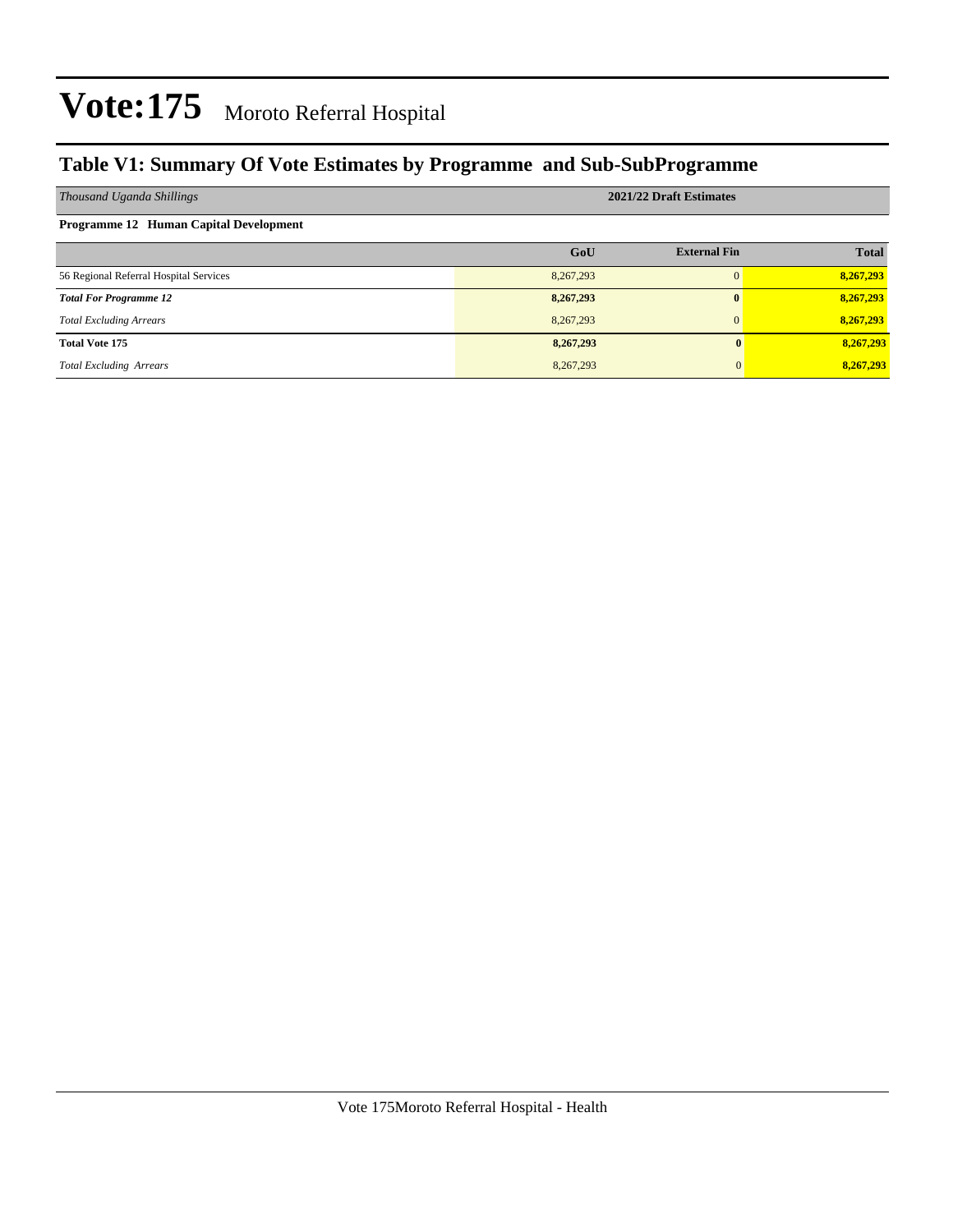### **Table V2: Summary Of Vote Estimates by Sub-SubProgramme,Department and Project**

| Thousand Uganda Shillings                                                 |                  | 2020/21 Approved Budget |                  |              |              | 2021/22 Draft Estimates       |              |
|---------------------------------------------------------------------------|------------------|-------------------------|------------------|--------------|--------------|-------------------------------|--------------|
| Sub-SubProgramme 56 Regional Referral Hospital Services                   |                  |                         |                  |              |              |                               |              |
| <b>Recurrent Budget Estimates</b>                                         | <b>Wage</b>      | Non-Wage                | <b>AIA</b>       | <b>Total</b> | Wage         | Non-Wage                      | <b>Total</b> |
| 01 Moroto Referral Hosptial Services                                      | 4,330,947        | 1,283,907               | $\boldsymbol{0}$ | 5,614,853    | 4,330,947    | 3,204,347                     | 7,535,293    |
| 02 Moroto Referral Hospital Internal Audit                                | $\mathbf{0}$     | 7,000                   | $\mathbf{0}$     | 7,000        | $\mathbf{0}$ | 7,000                         | 7,000        |
| 03 Moroto Regional Maintenance                                            | $\mathbf{0}$     | 125,000                 | $\mathbf{0}$     | 125,000      | $\mathbf{0}$ | 125,000                       | 125,000      |
| <b>Total Recurrent Budget Estimates for Sub-</b><br><b>SubProgramme</b>   | 4,330,947        | 1,415,907               | $\bf{0}$         | 5,746,853    | 4,330,947    | 3,336,347                     | 7,667,293    |
| <b>Development Budget Estimates</b>                                       | <b>GoU Dev't</b> | <b>External Fin</b>     | <b>AIA</b>       | <b>Total</b> |              | <b>GoU Dev't External Fin</b> | <b>Total</b> |
| 1004 Moroto Rehabilitation Referal Hospital                               | 1,000,000        | $\Omega$                | $\mathbf{0}$     | 1,000,000    | 400,000      | $\Omega$                      | 400,000      |
| 1577 Retooling of Moroto Rehabilitation Referral Hospital                 | 200,000          | $\mathbf{0}$            | $\mathbf{0}$     | 200,000      | 200,000      | $\overline{0}$                | 200,000      |
| <b>Total Development Budget Estimates for Sub-</b><br><b>SubProgramme</b> | 1,200,000        | 0                       | $\bf{0}$         | 1,200,000    | 600,000      | $\bf{0}$                      | 600,000      |
|                                                                           | GoU              | <b>External Fin</b>     | <b>AIA</b>       | <b>Total</b> | GoU          | <b>External Fin</b>           | <b>Total</b> |
| <b>Total For Sub-SubProgramme 56</b>                                      | 6,946,853        | 0                       | $\bf{0}$         | 6,946,853    | 8,267,293    | $\bf{0}$                      | 8,267,293    |
| <b>Total Excluding Arrears</b>                                            | 6,943,747        | $\mathbf{0}$            | $\mathbf{0}$     | 6,943,747    | 8,267,293    | $\overline{0}$                | 8,267,293    |
| <b>Total Vote 175</b>                                                     | 6,946,853        | $\bf{0}$                | $\bf{0}$         | 6,946,853    | 8,267,293    | $\bf{0}$                      | 8,267,293    |
| <b>Total Excluding Arrears</b>                                            | 6,943,747        | $\mathbf{0}$            | $\overline{0}$   | 6,943,747    | 8,267,293    | $\mathbf{0}$                  | 8,267,293    |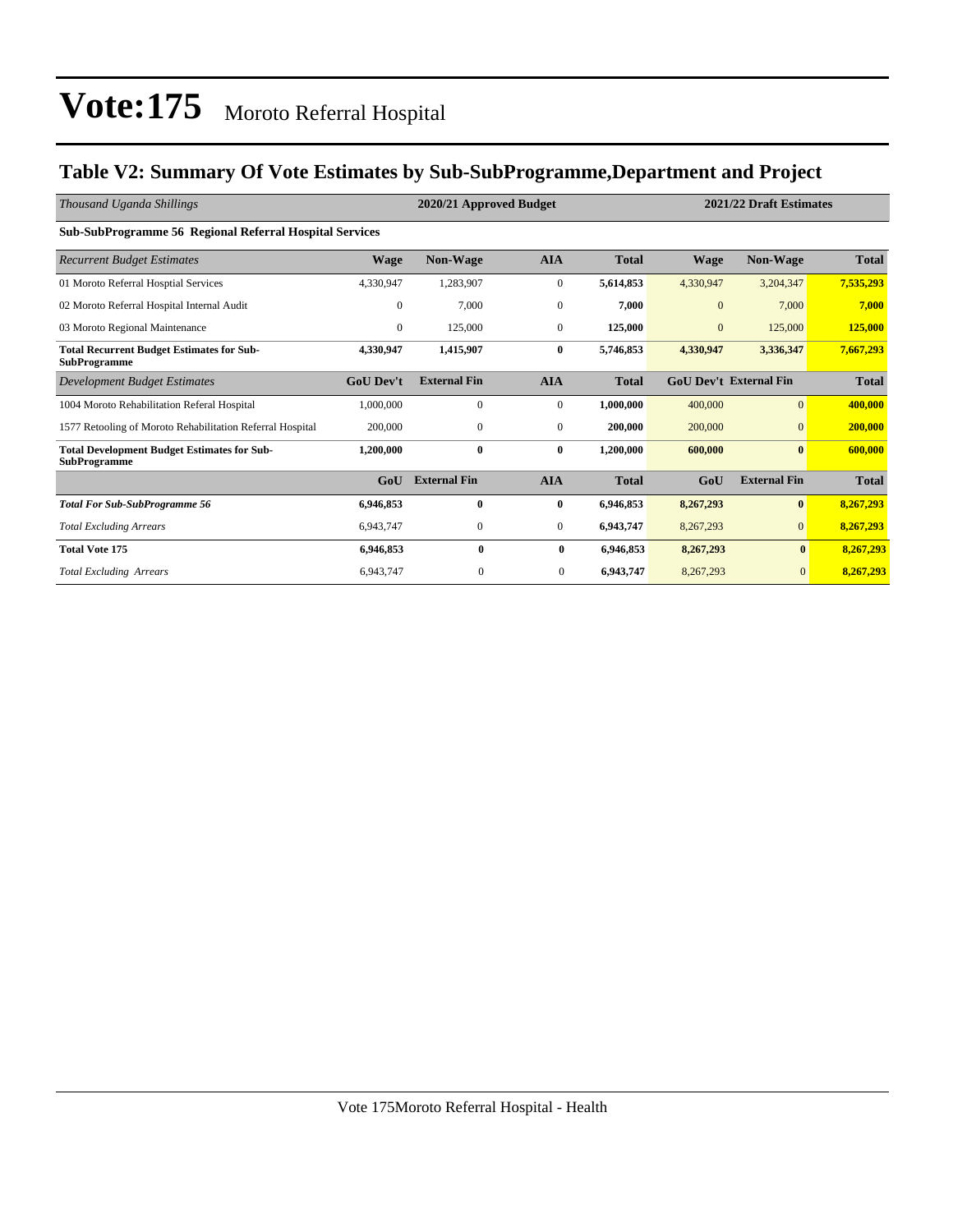### **Table V3: Summary Vote Estimates by Item**

| Thousand Uganda Shillings                                   |           | 2020/21 Approved Budget |                  |                  | 2021/22 Draft Estimates |                     |              |  |
|-------------------------------------------------------------|-----------|-------------------------|------------------|------------------|-------------------------|---------------------|--------------|--|
|                                                             | GoU       | <b>External Fin</b>     | AIA              | <b>Total</b>     | GoU                     | <b>External Fin</b> | <b>Total</b> |  |
| <b>Employees, Goods and Services (Outputs Provided)</b>     | 5,743,747 | $\bf{0}$                | $\bf{0}$         | 5,743,747        | 7,667,293               | $\bf{0}$            | 7,667,293    |  |
| 211101 General Staff Salaries                               | 4,330,947 | $\bf{0}$                | $\bf{0}$         | 4,330,947        | 4,330,947               | $\bf{0}$            | 4,330,947    |  |
| 211103 Allowances (Inc. Casuals, Temporary)                 | 67,000    | $\bf{0}$                | $\bf{0}$         | 67,000           | 1,264,220               | $\bf{0}$            | 1,264,220    |  |
| 212101 Social Security Contributions                        | $\bf{0}$  | $\bf{0}$                | $\bf{0}$         | $\boldsymbol{0}$ | 116,147                 | $\bf{0}$            | 116,147      |  |
| 212102 Pension for General Civil Service                    | 78,466    | $\bf{0}$                | $\bf{0}$         | 78,466           | 92,150                  | $\bf{0}$            | 92,150       |  |
| 213001 Medical expenses (To employees)                      | 8,528     | $\bf{0}$                | $\bf{0}$         | 8,528            | 8,528                   | $\bf{0}$            | 8,528        |  |
| 213002 Incapacity, death benefits and funeral expenses      | 6,000     | $\bf{0}$                | $\bf{0}$         | 6,000            | 6,000                   | $\bf{0}$            | 6,000        |  |
| 213004 Gratuity Expenses                                    | 4,003     | $\bf{0}$                | $\bf{0}$         | 4,003            | 254,628                 | $\bf{0}$            | 254,628      |  |
| 221001 Advertising and Public Relations                     | 4,950     | $\bf{0}$                | $\bf{0}$         | 4,950            | 6,000                   | $\bf{0}$            | 6,000        |  |
| 221002 Workshops and Seminars                               | 23,000    | $\bf{0}$                | $\bf{0}$         | 23,000           | 8,000                   | $\bf{0}$            | 8,000        |  |
| 221003 Staff Training                                       | 20,000    | $\bf{0}$                | $\bf{0}$         | 20,000           | 25,000                  | $\bf{0}$            | 25,000       |  |
| 221004 Recruitment Expenses                                 | 3,000     | $\bf{0}$                | $\bf{0}$         | 3,000            | 3,000                   | $\bf{0}$            | 3,000        |  |
| 221006 Commissions and related charges                      | 20,000    | $\bf{0}$                | $\bf{0}$         | 20,000           | 90,800                  | $\bf{0}$            | 90,800       |  |
| 221007 Books, Periodicals & Newspapers                      | 3,000     | $\bf{0}$                | $\bf{0}$         | 3,000            | 2,000                   | $\bf{0}$            | 2,000        |  |
| 221008 Computer supplies and Information Technology<br>(TT) | 10,000    | $\bf{0}$                | $\bf{0}$         | 10,000           | 69,073                  | $\bf{0}$            | 69,073       |  |
| 221009 Welfare and Entertainment                            | 15,000    | $\bf{0}$                | $\bf{0}$         | 15,000           | 15,000                  | $\bf{0}$            | 15,000       |  |
| 221010 Special Meals and Drinks                             | 16,000    | $\bf{0}$                | $\bf{0}$         | 16,000           | 17,450                  | $\bf{0}$            | 17,450       |  |
| 221011 Printing, Stationery, Photocopying and Binding       | 29,000    | $\bf{0}$                | $\bf{0}$         | 29,000           | 57,185                  | $\bf{0}$            | 57,185       |  |
| 221012 Small Office Equipment                               | 10,000    | $\bf{0}$                | $\bf{0}$         | 10,000           | 68,073                  | $\bf{0}$            | 68,073       |  |
| 221016 IFMS Recurrent costs                                 | 4,000     | $\bf{0}$                | $\bf{0}$         | 4,000            | 4,000                   | $\bf{0}$            | 4,000        |  |
| 221017 Subscriptions                                        | 2,000     | $\bf{0}$                | $\bf{0}$         | 2,000            | 3,000                   | $\bf{0}$            | 3,000        |  |
| 222001 Telecommunications                                   | 24,977    | $\bf{0}$                | $\bf{0}$         | 24,977           | 37,169                  | $\bf{0}$            | 37,169       |  |
| 223001 Property Expenses                                    | 23,000    | $\bf{0}$                | $\bf{0}$         | 23,000           | 23,000                  | $\bf{0}$            | 23,000       |  |
| 223003 Rent – (Produced Assets) to private entities         | 16,000    | $\bf{0}$                | $\bf{0}$         | 16,000           | 20,000                  | $\bf{0}$            | 20,000       |  |
| 223005 Electricity                                          | 194,250   | $\bf{0}$                | $\bf{0}$         | 194,250          | 194,250                 | $\bf{0}$            | 194,250      |  |
| 223007 Other Utilities- (fuel, gas, firewood, charcoal)     | 66,000    | $\bf{0}$                | $\bf{0}$         | 66,000           | 66,000                  | $\bf{0}$            | 66,000       |  |
| 224001 Medical Supplies                                     | $\bf{0}$  | $\bf{0}$                | $\bf{0}$         | 0                | 66,369                  | $\bf{0}$            | 66,369       |  |
| 224004 Cleaning and Sanitation                              | 150,936   | $\bf{0}$                | $\bf{0}$         | 150,936          | 150,936                 | $\bf{0}$            | 150,936      |  |
| 224005 Uniforms, Beddings and Protective Gear               | 21,000    | 0                       | $\boldsymbol{0}$ | 21,000           | 18,571                  | $\bf{0}$            | 18,571       |  |
| 225001 Consultancy Services- Short term                     | 5,000     | $\bf{0}$                | 0                | 5,000            | 5,000                   | $\bf{0}$            | 5,000        |  |
| 227001 Travel inland                                        | 99,453    | $\bf{0}$                | $\bf{0}$         | 99,453           | 140,933                 | $\bf{0}$            | 140,933      |  |
| 227004 Fuel, Lubricants and Oils                            | 287,781   | $\boldsymbol{0}$        | 0                | 287,781          | 286,077                 | $\bf{0}$            | 286,077      |  |
| 228001 Maintenance - Civil                                  | 23,635    | $\boldsymbol{0}$        | $\boldsymbol{0}$ | 23,635           | 30,635                  | $\bf{0}$            | 30,635       |  |
| 228002 Maintenance - Vehicles                               | 50,000    | $\bf{0}$                | $\bf{0}$         | 50,000           | 37,929                  | $\bf{0}$            | 37,929       |  |
| 228003 Maintenance – Machinery, Equipment $\&$<br>Furniture | 113,728   | $\bf{0}$                | $\boldsymbol{0}$ | 113,728          | 130,128                 | $\bf{0}$            | 130,128      |  |
| 228004 Maintenance - Other                                  | 9,095     | $\bf{0}$                | 0                | 9,095            | 15,095                  | $\bf{0}$            | 15,095       |  |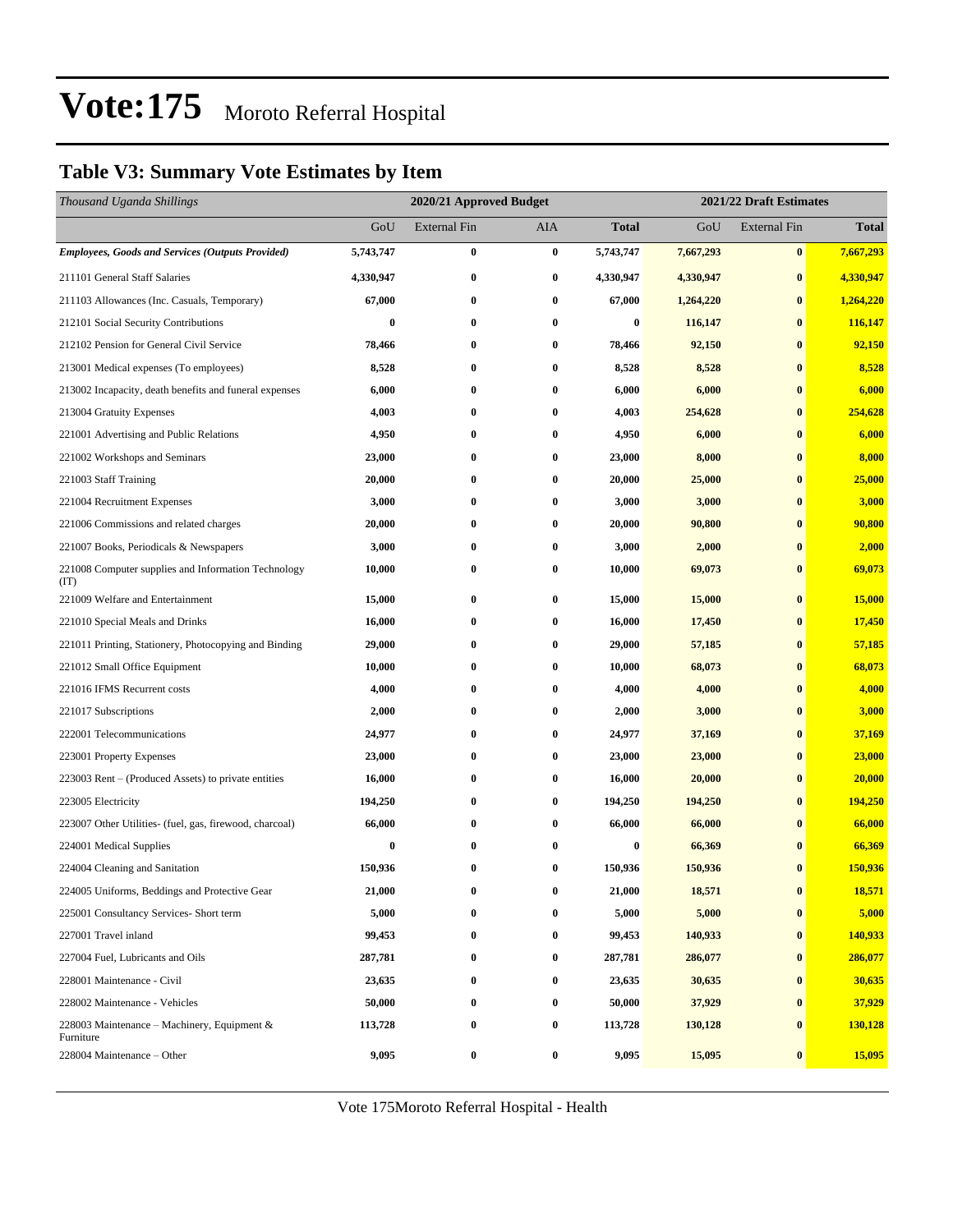| 273101 Medical expenses (To general Public)            | 4,000     | $\bf{0}$     | 0              | 4,000     | $\mathbf{0}$ | $\mathbf{0}$   | $\mathbf{0}$ |
|--------------------------------------------------------|-----------|--------------|----------------|-----------|--------------|----------------|--------------|
| 273102 Incapacity, death benefits and funeral expenses | $\bf{0}$  | 0            | $\bf{0}$       | $\bf{0}$  | 4,000        | $\bf{0}$       | 4,000        |
| <b>Investment</b> (Capital Purchases)                  | 1,200,000 | 0            | $\bf{0}$       | 1,200,000 | 600,000      | $\bf{0}$       | 600,000      |
| 312101 Non-Residential Buildings                       | 300,000   | 0            | $\bf{0}$       | 300,000   | 100,000      | $\bf{0}$       | 100,000      |
| 312102 Residential Buildings                           | 700,000   | 0            | $\bf{0}$       | 700,000   | 300,000      | $\bf{0}$       | 300,000      |
| 312202 Machinery and Equipment                         | 100,000   | 0            | $\bf{0}$       | 100,000   | 100,000      | $\bf{0}$       | 100,000      |
| 312212 Medical Equipment                               | 100,000   | $\bf{0}$     | $\bf{0}$       | 100,000   | 100,000      | $\bf{0}$       | 100,000      |
| <b>Arrears</b>                                         | 3,107     | $\bf{0}$     | $\bf{0}$       | 3,107     | $\bf{0}$     | $\mathbf{0}$   | $\mathbf{0}$ |
| 321605 Domestic arrears (Budgeting)                    | 3,107     | $\bf{0}$     | $\bf{0}$       | 3,107     | $\bf{0}$     | $\mathbf{0}$   | $\mathbf{0}$ |
| <b>Grand Total Vote 175</b>                            | 6,946,853 | $\bf{0}$     | $\bf{0}$       | 6,946,853 | 8,267,293    | $\bf{0}$       | 8,267,293    |
| <b>Total Excluding Arrears</b>                         | 6,943,747 | $\mathbf{0}$ | $\overline{0}$ | 6,943,747 | 8,267,293    | $\overline{0}$ | 8,267,293    |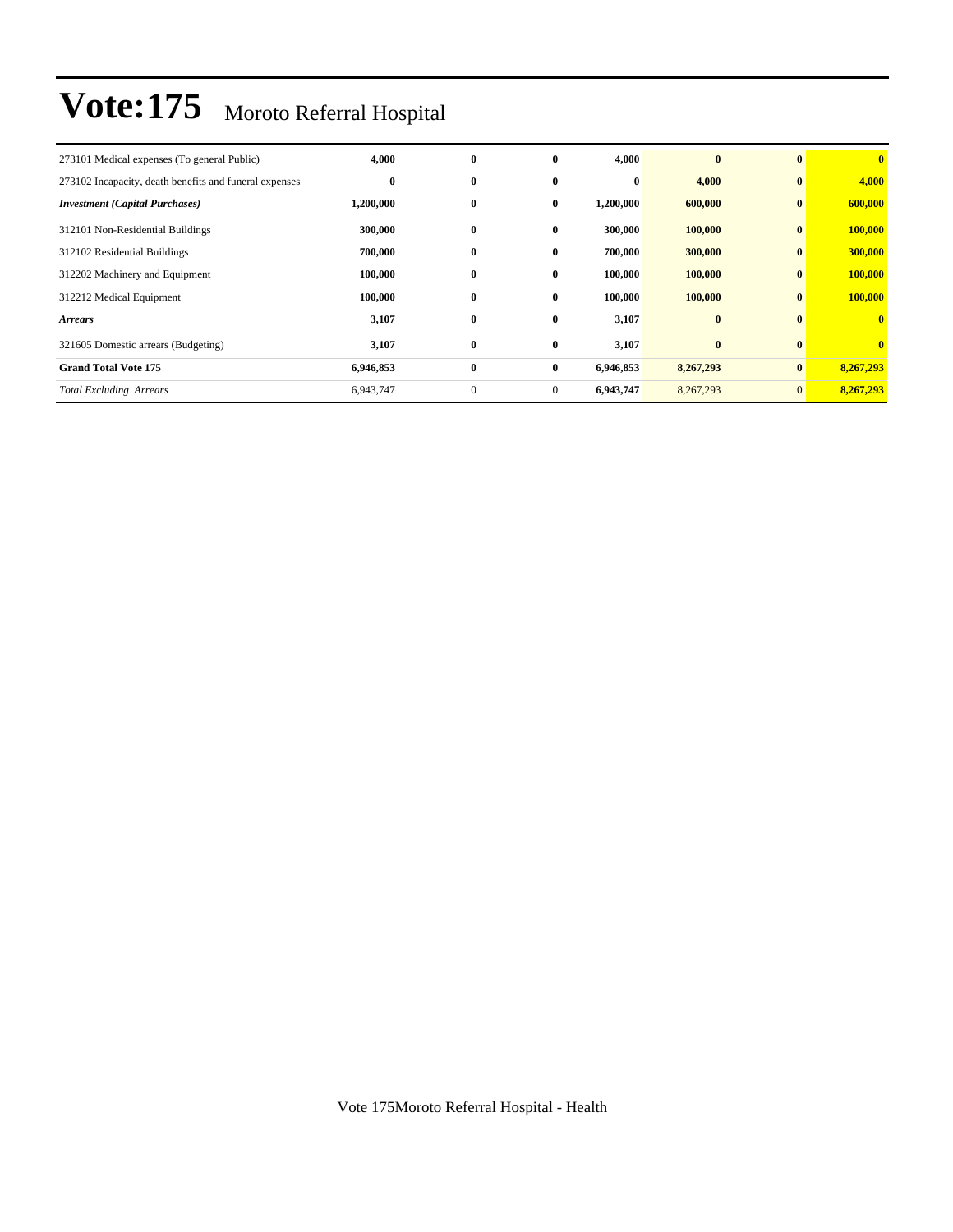### **Table V4: Detailed Estimates by Sub-SubProgramme, Department,Project and Output and Item**

#### *Sub-SubProgrammme 56 Regional Referral Hospital Services*

*Recurrent Budget Estimates*

#### **Department 01 Moroto Referral Hosptial Services**

| Thousand Uganda Shillings                                |                  | 2020/21 Approved Budget |                  |              |                  | 2021/22 Draft Estimates |              |
|----------------------------------------------------------|------------------|-------------------------|------------------|--------------|------------------|-------------------------|--------------|
| <b>Outputs Provided</b>                                  | Wage             | Non Wage                | <b>AIA</b>       | <b>Total</b> | Wage             | Non Wage                | <b>Total</b> |
| <b>Budget Output 085601 Inpatient services</b>           |                  |                         |                  |              |                  |                         |              |
| 211103 Allowances (Inc. Casuals, Temporary)              | $\boldsymbol{0}$ | 10,000                  | $\boldsymbol{0}$ | 10,000       | $\mathbf{0}$     | 10,000                  | 10,000       |
| 221001 Advertising and Public Relations                  | $\boldsymbol{0}$ | 2,000                   | $\boldsymbol{0}$ | 2,000        | $\mathbf{0}$     | 2,000                   | 2,000        |
| 221002 Workshops and Seminars                            | $\boldsymbol{0}$ | 5,000                   | $\mathbf{0}$     | 5,000        | $\mathbf{0}$     | 2,000                   | 2,000        |
| 221008 Computer supplies and Information Technology (IT) | $\boldsymbol{0}$ | 3,000                   | $\boldsymbol{0}$ | 3,000        | $\mathbf{0}$     | 3,000                   | 3,000        |
| 221009 Welfare and Entertainment                         | $\boldsymbol{0}$ | 10,000                  | $\mathbf{0}$     | 10,000       | $\mathbf{0}$     | 10,000                  | 10,000       |
| 221010 Special Meals and Drinks                          | $\boldsymbol{0}$ | 6,000                   | $\boldsymbol{0}$ | 6,000        | $\mathbf{0}$     | 6,000                   | 6,000        |
| 221011 Printing, Stationery, Photocopying and Binding    | $\boldsymbol{0}$ | 5,000                   | $\boldsymbol{0}$ | 5,000        | $\mathbf{0}$     | 5,000                   | 5,000        |
| 221017 Subscriptions                                     | $\boldsymbol{0}$ | 2,000                   | $\boldsymbol{0}$ | 2,000        | $\boldsymbol{0}$ | 3,000                   | 3,000        |
| 223001 Property Expenses                                 | $\boldsymbol{0}$ | 5,000                   | $\mathbf{0}$     | 5,000        | $\mathbf{0}$     | 5,000                   | 5,000        |
| 223005 Electricity                                       | $\boldsymbol{0}$ | 85,750                  | $\boldsymbol{0}$ | 85,750       | $\boldsymbol{0}$ | 85,750                  | 85,750       |
| 223007 Other Utilities- (fuel, gas, firewood, charcoal)  | $\boldsymbol{0}$ | 25,000                  | $\boldsymbol{0}$ | 25,000       | $\mathbf{0}$     | 25,000                  | 25,000       |
| 224004 Cleaning and Sanitation                           | $\boldsymbol{0}$ | 50,936                  | $\boldsymbol{0}$ | 50,936       | $\boldsymbol{0}$ | 50,936                  | 50,936       |
| 224005 Uniforms, Beddings and Protective Gear            | $\boldsymbol{0}$ | 5,000                   | $\boldsymbol{0}$ | 5,000        | $\mathbf{0}$     | 3,571                   | 3,571        |
| 227001 Travel inland                                     | $\boldsymbol{0}$ | 13,000                  | $\boldsymbol{0}$ | 13,000       | $\boldsymbol{0}$ | 13,000                  | 13,000       |
| 227004 Fuel, Lubricants and Oils                         | $\boldsymbol{0}$ | 65,211                  | $\mathbf{0}$     | 65,211       | $\boldsymbol{0}$ | 65,211                  | 65,211       |
| 228001 Maintenance - Civil                               | $\boldsymbol{0}$ | 10,000                  | $\boldsymbol{0}$ | 10,000       | $\boldsymbol{0}$ | 10,000                  | 10,000       |
| 228002 Maintenance - Vehicles                            | $\boldsymbol{0}$ | 15,000                  | $\boldsymbol{0}$ | 15,000       | $\boldsymbol{0}$ | 15,000                  | 15,000       |
| 228003 Maintenance - Machinery, Equipment & Furniture    | $\boldsymbol{0}$ | 7,000                   | $\boldsymbol{0}$ | 7,000        | $\boldsymbol{0}$ | 8,000                   | 8,000        |
| 228004 Maintenance - Other                               | $\boldsymbol{0}$ | 2,000                   | $\mathbf{0}$     | 2,000        | $\mathbf{0}$     | 2,000                   | 2,000        |
| <b>Total Cost of Budget Output 01</b>                    | 0                | 326,897                 | $\pmb{\theta}$   | 326,897      | $\pmb{\theta}$   | 324,468                 | 324,468      |
| <b>Budget Output 085602 Outpatient services</b>          |                  |                         |                  |              |                  |                         |              |
| 211103 Allowances (Inc. Casuals, Temporary)              | $\boldsymbol{0}$ | 8,000                   | $\boldsymbol{0}$ | 8,000        | $\mathbf{0}$     | 8,000                   | 8,000        |
| 221002 Workshops and Seminars                            | $\boldsymbol{0}$ | 4,000                   | $\mathbf{0}$     | 4,000        | $\mathbf{0}$     | 2,000                   | 2,000        |
| 221008 Computer supplies and Information Technology (IT) | $\boldsymbol{0}$ | 3,000                   | $\boldsymbol{0}$ | 3,000        | $\boldsymbol{0}$ | 3,000                   | 3,000        |
| 221009 Welfare and Entertainment                         | $\boldsymbol{0}$ | 5,000                   | $\mathbf{0}$     | 5,000        | $\mathbf{0}$     | 5,000                   | 5,000        |
| 221010 Special Meals and Drinks                          | $\boldsymbol{0}$ | 4,000                   | $\boldsymbol{0}$ | 4,000        | $\boldsymbol{0}$ | 4,000                   | 4,000        |
| 221011 Printing, Stationery, Photocopying and Binding    | $\boldsymbol{0}$ | 5,000                   | $\mathbf{0}$     | 5,000        | $\mathbf{0}$     | 5,000                   | 5,000        |
| 223005 Electricity                                       | $\boldsymbol{0}$ | 33,750                  | $\boldsymbol{0}$ | 33,750       | $\boldsymbol{0}$ | 33,750                  | 33,750       |
| 223007 Other Utilities- (fuel, gas, firewood, charcoal)  | $\boldsymbol{0}$ | 15,000                  | $\mathbf{0}$     | 15,000       | $\boldsymbol{0}$ | 15,000                  | 15,000       |
| 224004 Cleaning and Sanitation                           | $\boldsymbol{0}$ | 55,000                  | $\boldsymbol{0}$ | 55,000       | $\boldsymbol{0}$ | 55,000                  | 55,000       |
| 225001 Consultancy Services- Short term                  | $\boldsymbol{0}$ | 2,000                   | $\mathbf{0}$     | 2,000        | $\mathbf{0}$     | 2,000                   | 2,000        |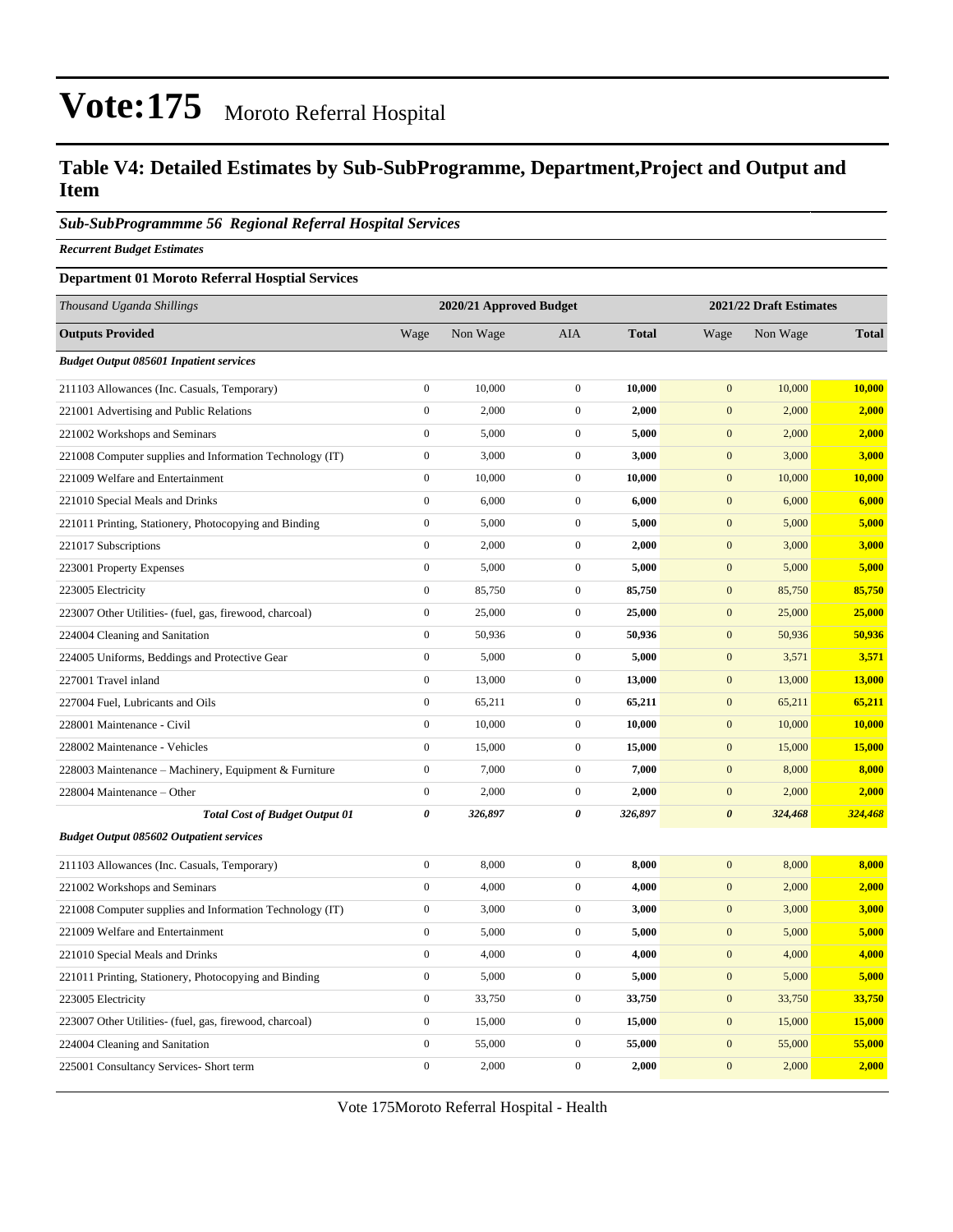| 227001 Travel inland                                          | $\boldsymbol{0}$ | 8,000            | $\mathbf{0}$     | 8,000     | $\boldsymbol{0}$      | 8,000        | 8,000         |
|---------------------------------------------------------------|------------------|------------------|------------------|-----------|-----------------------|--------------|---------------|
| 227004 Fuel, Lubricants and Oils                              | $\boldsymbol{0}$ | 83,750           | $\overline{0}$   | 83,750    | $\mathbf{0}$          | 83,750       | 83,750        |
| 228001 Maintenance - Civil                                    | $\boldsymbol{0}$ | 5,000            | $\overline{0}$   | 5,000     | $\mathbf{0}$          | 10,000       | 10,000        |
| 228003 Maintenance – Machinery, Equipment & Furniture         | $\boldsymbol{0}$ | 26,000           | $\mathbf{0}$     | 26,000    | $\mathbf{0}$          | 10,000       | <b>10,000</b> |
| 228004 Maintenance – Other                                    | $\boldsymbol{0}$ | 4,000            | $\mathbf{0}$     | 4,000     | $\mathbf{0}$          | 10,000       | 10,000        |
| <b>Total Cost of Budget Output 02</b>                         | $\pmb{\theta}$   | 261,500          | 0                | 261,500   | $\boldsymbol{\theta}$ | 254,500      | 254,500       |
| <b>Budget Output 085604 Diagnostic services</b>               |                  |                  |                  |           |                       |              |               |
| 211103 Allowances (Inc. Casuals, Temporary)                   | $\boldsymbol{0}$ | 4,000            | $\overline{0}$   | 4,000     | $\mathbf{0}$          | 4,000        | 4,000         |
| 221011 Printing, Stationery, Photocopying and Binding         | $\boldsymbol{0}$ | 5,000            | $\mathbf{0}$     | 5,000     | $\mathbf{0}$          | 5,000        | 5,000         |
| 223001 Property Expenses                                      | $\boldsymbol{0}$ | 12,000           | $\boldsymbol{0}$ | 12,000    | $\mathbf{0}$          | 12,000       | <b>12,000</b> |
| 223005 Electricity                                            | $\boldsymbol{0}$ | 64,750           | $\mathbf{0}$     | 64,750    | $\mathbf{0}$          | 64,750       | 64,750        |
| 223007 Other Utilities- (fuel, gas, firewood, charcoal)       | $\boldsymbol{0}$ | 10,000           | $\mathbf{0}$     | 10,000    | $\mathbf{0}$          | 10,000       | <b>10,000</b> |
| 224004 Cleaning and Sanitation                                | $\boldsymbol{0}$ | 5,000            | $\mathbf{0}$     | 5,000     | $\mathbf{0}$          | 5,000        | 5,000         |
| 227001 Travel inland                                          | $\boldsymbol{0}$ | 7,000            | $\mathbf{0}$     | 7,000     | $\mathbf{0}$          | 7,000        | 7,000         |
| 227004 Fuel, Lubricants and Oils                              | $\boldsymbol{0}$ | 80,750           | $\mathbf{0}$     | 80,750    | $\mathbf{0}$          | 80,750       | 80,750        |
| <b>Total Cost of Budget Output 04</b>                         | 0                | 188,500          | 0                | 188,500   | $\boldsymbol{\theta}$ | 188,500      | 188,500       |
| Budget Output 085605 Hospital Management and support services |                  |                  |                  |           |                       |              |               |
| 211101 General Staff Salaries                                 | 4,330,947        | $\boldsymbol{0}$ | $\mathbf{0}$     | 4,330,947 | 4,330,947             | $\mathbf{0}$ | 4,330,947     |
| 211103 Allowances (Inc. Casuals, Temporary)                   | $\boldsymbol{0}$ | 9,000            | $\overline{0}$   | 9,000     | $\mathbf{0}$          | 9,000        | 9,000         |
| 212102 Pension for General Civil Service                      | $\mathbf{0}$     | 78,466           | $\mathbf{0}$     | 78,466    | $\mathbf{0}$          | 92,150       | 92,150        |
| 213001 Medical expenses (To employees)                        | $\boldsymbol{0}$ | 8,528            | $\mathbf{0}$     | 8,528     | $\mathbf{0}$          | 8,528        | 8,528         |
| 213002 Incapacity, death benefits and funeral expenses        | $\boldsymbol{0}$ | 6,000            | $\mathbf{0}$     | 6,000     | $\mathbf{0}$          | 6,000        | 6,000         |
| 213004 Gratuity Expenses                                      | $\boldsymbol{0}$ | 4,003            | $\mathbf{0}$     | 4,003     | $\mathbf{0}$          | 254,628      | 254,628       |
| 221001 Advertising and Public Relations                       | $\boldsymbol{0}$ | 950              | $\overline{0}$   | 950       | $\mathbf{0}$          | 2,000        | 2,000         |
| 221002 Workshops and Seminars                                 | $\boldsymbol{0}$ | 5,000            | $\overline{0}$   | 5,000     | $\mathbf{0}$          | 2,000        | 2,000         |
| 221006 Commissions and related charges                        | $\boldsymbol{0}$ | 20,000           | $\mathbf{0}$     | 20,000    | $\mathbf{0}$          | 20,000       | 20,000        |
| 221007 Books, Periodicals & Newspapers                        | $\boldsymbol{0}$ | 3,000            | $\mathbf{0}$     | 3,000     | $\mathbf{0}$          | 2,000        | 2,000         |
| 221008 Computer supplies and Information Technology (IT)      | $\boldsymbol{0}$ | 1,000            | $\mathbf{0}$     | 1,000     | $\mathbf{0}$          | 2,000        | 2,000         |
| 221010 Special Meals and Drinks                               | $\boldsymbol{0}$ | 3,000            | $\overline{0}$   | 3,000     | $\mathbf{0}$          | 4,450        | 4,450         |
| 221011 Printing, Stationery, Photocopying and Binding         | $\boldsymbol{0}$ | 9,000            | $\mathbf{0}$     | 9,000     | $\mathbf{0}$          | 9,000        | 9,000         |
| 221012 Small Office Equipment                                 | $\bf{0}$         | 6,000            | $\theta$         | 6,000     | $\bf{0}$              | 6,000        | 6,000         |
| 221016 IFMS Recurrent costs                                   | $\boldsymbol{0}$ | 4,000            | $\overline{0}$   | 4,000     | $\mathbf{0}$          | 4,000        | 4,000         |
| 222001 Telecommunications                                     | $\boldsymbol{0}$ | 5,430            | $\boldsymbol{0}$ | 5,430     | $\mathbf{0}$          | 5,430        | 5,430         |
| 223003 Rent - (Produced Assets) to private entities           | $\boldsymbol{0}$ | 16,000           | $\boldsymbol{0}$ | 16,000    | $\mathbf{0}$          | 20,000       | 20,000        |
| 223005 Electricity                                            | $\boldsymbol{0}$ | 10,000           | $\boldsymbol{0}$ | 10,000    | $\mathbf{0}$          | 10,000       | 10,000        |
| 223007 Other Utilities- (fuel, gas, firewood, charcoal)       | $\boldsymbol{0}$ | 16,000           | $\boldsymbol{0}$ | 16,000    | $\boldsymbol{0}$      | 16,000       | 16,000        |
| 224005 Uniforms, Beddings and Protective Gear                 | $\boldsymbol{0}$ | 5,000            | $\boldsymbol{0}$ | 5,000     | $\mathbf{0}$          | 4,000        | 4,000         |
| 225001 Consultancy Services- Short term                       | $\boldsymbol{0}$ | 3,000            | $\boldsymbol{0}$ | 3,000     | $\mathbf{0}$          | 3,000        | 3,000         |
| 227001 Travel inland                                          | $\boldsymbol{0}$ | 2,000            | $\boldsymbol{0}$ | 2,000     | $\mathbf{0}$          | 2,000        | 2,000         |
| 227004 Fuel, Lubricants and Oils                              | $\boldsymbol{0}$ | 34,219           | $\boldsymbol{0}$ | 34,219    | $\mathbf{0}$          | 34,219       | 34,219        |
| 228001 Maintenance - Civil                                    | $\boldsymbol{0}$ | 8,635            | $\boldsymbol{0}$ | 8,635     | $\boldsymbol{0}$      | 10,635       | 10,635        |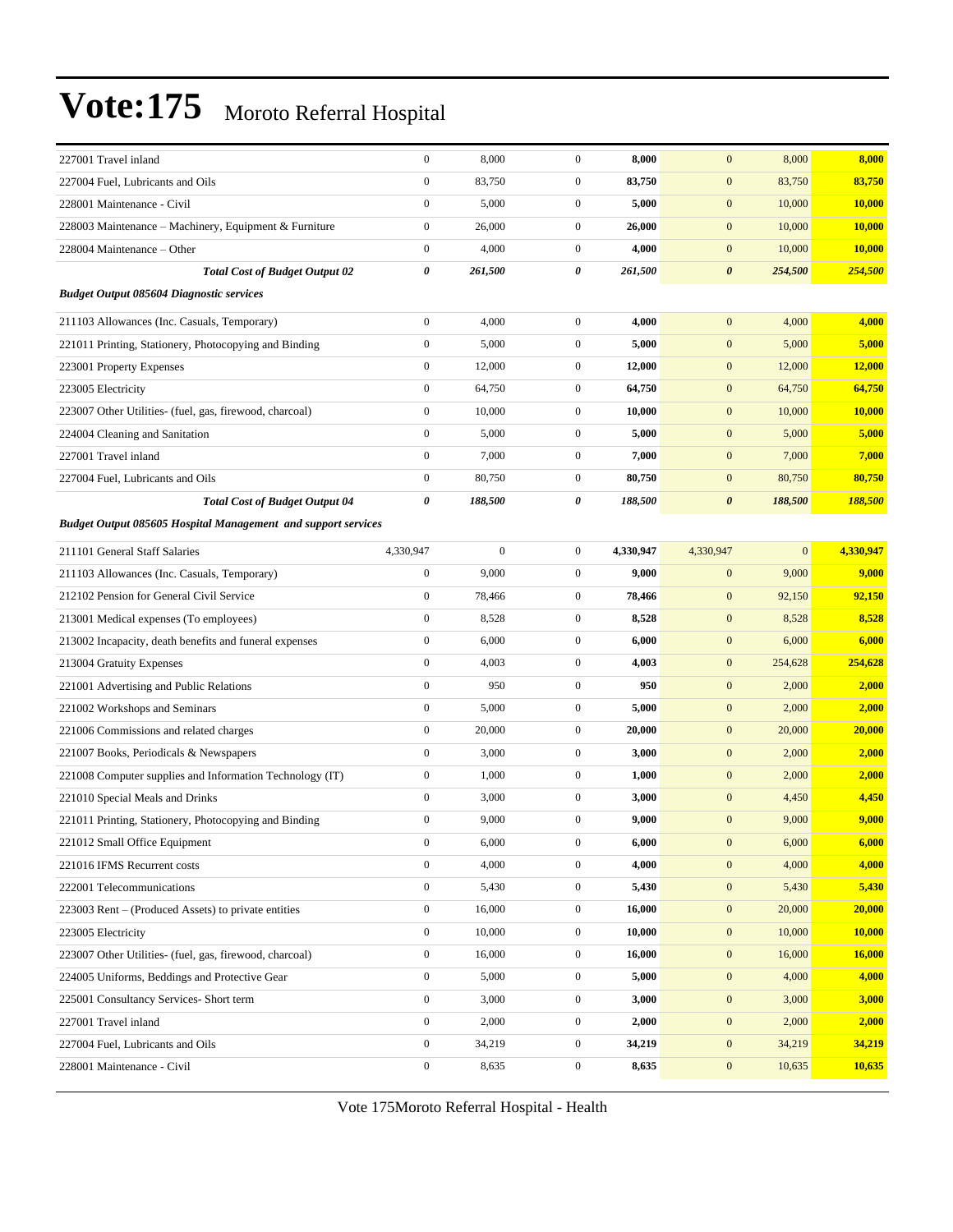| 228002 Maintenance - Vehicles                                      | $\boldsymbol{0}$ | 8,000            | $\boldsymbol{0}$ | 8,000            | $\mathbf{0}$          | 10,000       | 10,000        |
|--------------------------------------------------------------------|------------------|------------------|------------------|------------------|-----------------------|--------------|---------------|
| 228003 Maintenance - Machinery, Equipment & Furniture              | $\boldsymbol{0}$ | 14,000           | $\boldsymbol{0}$ | 14,000           | $\mathbf{0}$          | 14,000       | 14,000        |
| 228004 Maintenance - Other                                         | $\boldsymbol{0}$ | 3,095            | $\boldsymbol{0}$ | 3,095            | $\mathbf{0}$          | 3,095        | 3,095         |
| 273101 Medical expenses (To general Public)                        | $\mathbf{0}$     | 4,000            | $\boldsymbol{0}$ | 4,000            | $\mathbf{0}$          | $\mathbf{0}$ | $\bf{0}$      |
| 273102 Incapacity, death benefits and funeral expenses             | $\boldsymbol{0}$ | $\mathbf{0}$     | $\boldsymbol{0}$ | $\mathbf{0}$     | $\mathbf{0}$          | 4,000        | 4,000         |
| <b>Total Cost of Budget Output 05</b>                              | 4,330,947        | 287,325          | 0                | 4,618,272        | 4,330,947             | 558,135      | 4,889,081     |
| <b>Budget Output 085606 Prevention and rehabilitation services</b> |                  |                  |                  |                  |                       |              |               |
| 211103 Allowances (Inc. Casuals, Temporary)                        | $\boldsymbol{0}$ | 24,000           | $\boldsymbol{0}$ | 24,000           | $\mathbf{0}$          | 24,000       | 24,000        |
| 221008 Computer supplies and Information Technology (IT)           | $\boldsymbol{0}$ | 3,000            | $\boldsymbol{0}$ | 3,000            | $\mathbf{0}$          | 3,000        | 3,000         |
| 221010 Special Meals and Drinks                                    | $\boldsymbol{0}$ | 3,000            | $\boldsymbol{0}$ | 3,000            | $\mathbf{0}$          | 3,000        | 3,000         |
| 223001 Property Expenses                                           | $\boldsymbol{0}$ | 6,000            | $\boldsymbol{0}$ | 6,000            | $\mathbf{0}$          | 6,000        | 6,000         |
| 224004 Cleaning and Sanitation                                     | $\boldsymbol{0}$ | 40,000           | $\boldsymbol{0}$ | 40,000           | $\mathbf{0}$          | 40,000       | 40,000        |
| 224005 Uniforms, Beddings and Protective Gear                      | $\boldsymbol{0}$ | 10,000           | $\boldsymbol{0}$ | 10,000           | $\mathbf{0}$          | 10,000       | 10,000        |
| 227001 Travel inland                                               | $\boldsymbol{0}$ | 29,453           | $\boldsymbol{0}$ | 29,453           | $\mathbf{0}$          | 29,453       | 29,453        |
| 227004 Fuel, Lubricants and Oils                                   | $\boldsymbol{0}$ | 3,851            | $\overline{0}$   | 3,851            | $\mathbf{0}$          | 3,851        | 3,851         |
| <b>Total Cost of Budget Output 06</b>                              | 0                | 119,303          | 0                | 119,303          | $\boldsymbol{\theta}$ | 119,303      | 119,303       |
| <b>Budget Output 085607 Immunisation Services</b>                  |                  |                  |                  |                  |                       |              |               |
| 211103 Allowances (Inc. Casuals, Temporary)                        | $\boldsymbol{0}$ | 4,000            | $\boldsymbol{0}$ | 4,000            | $\mathbf{0}$          | 4,000        | 4,000         |
| 221001 Advertising and Public Relations                            | $\boldsymbol{0}$ | 2,000            | $\boldsymbol{0}$ | 2,000            | $\mathbf{0}$          | 2,000        | 2,000         |
| 221012 Small Office Equipment                                      | $\boldsymbol{0}$ | 4,000            | $\boldsymbol{0}$ | 4,000            | $\mathbf{0}$          | 4,000        | 4,000         |
| 222001 Telecommunications                                          | $\boldsymbol{0}$ | 14,547           | $\boldsymbol{0}$ | 14,547           | $\mathbf{0}$          | 14,547       | 14,547        |
| 224005 Uniforms, Beddings and Protective Gear                      | $\boldsymbol{0}$ | 1,000            | $\boldsymbol{0}$ | 1,000            | $\mathbf{0}$          | 1,000        | 1,000         |
| 227001 Travel inland                                               | $\boldsymbol{0}$ | 19,000           | $\boldsymbol{0}$ | 19,000           | $\mathbf{0}$          | 19,000       | <b>19,000</b> |
| 227004 Fuel, Lubricants and Oils                                   | $\boldsymbol{0}$ | 10,000           | $\boldsymbol{0}$ | 10,000           | $\mathbf{0}$          | 10,000       | 10,000        |
| 228002 Maintenance - Vehicles                                      | $\boldsymbol{0}$ | 10,000           | $\boldsymbol{0}$ | 10,000           | $\mathbf{0}$          | 12,929       | 12,929        |
| 228003 Maintenance - Machinery, Equipment & Furniture              | $\boldsymbol{0}$ | 2,728            | $\boldsymbol{0}$ | 2,728            | $\mathbf{0}$          | 2,728        | 2,728         |
| <b>Total Cost of Budget Output 07</b>                              | 0                | 67,275           | 0                | 67,275           | $\boldsymbol{\theta}$ | 70,204       | 70,204        |
| <b>Budget Output 085608 HIV/AIDS Mainstreaming</b>                 |                  |                  |                  |                  |                       |              |               |
| 211103 Allowances (Inc. Casuals, Temporary)                        | $\boldsymbol{0}$ | $\boldsymbol{0}$ | $\boldsymbol{0}$ | $\bf{0}$         | $\mathbf{0}$          | 1,190,220    | 1,190,220     |
| 212101 Social Security Contributions                               | $\boldsymbol{0}$ | $\boldsymbol{0}$ | $\boldsymbol{0}$ | $\bf{0}$         | $\mathbf{0}$          | 116,147      | 116,147       |
| 221006 Commissions and related charges                             | $\boldsymbol{0}$ | $\boldsymbol{0}$ | $\boldsymbol{0}$ | $\boldsymbol{0}$ | $\mathbf{0}$          | 70,800       | 70,800        |
| 221008 Computer supplies and Information Technology (IT)           | $\boldsymbol{0}$ | $\boldsymbol{0}$ | $\boldsymbol{0}$ | $\bf{0}$         | $\mathbf{0}$          | 58,073       | 58,073        |
| 221011 Printing, Stationery, Photocopying and Binding              | $\boldsymbol{0}$ | $\boldsymbol{0}$ | $\boldsymbol{0}$ | $\bf{0}$         | $\mathbf{0}$          | 33,185       | 33,185        |
| 221012 Small Office Equipment                                      | $\boldsymbol{0}$ | $\boldsymbol{0}$ | $\boldsymbol{0}$ | $\bf{0}$         | $\mathbf{0}$          | 58,073       | 58,073        |
| 222001 Telecommunications                                          | $\boldsymbol{0}$ | $\boldsymbol{0}$ | $\boldsymbol{0}$ | $\bf{0}$         | $\mathbf{0}$          | 16,592       | 16,592        |
| 224001 Medical Supplies                                            | $\mathbf{0}$     | $\boldsymbol{0}$ | $\boldsymbol{0}$ | $\bf{0}$         | $\mathbf{0}$          | 66,369       | 66,369        |
| 227001 Travel inland                                               | $\boldsymbol{0}$ | $\boldsymbol{0}$ | $\boldsymbol{0}$ | $\bf{0}$         | $\mathbf{0}$          | 41,481       | 41,481        |
| 227004 Fuel, Lubricants and Oils                                   | $\boldsymbol{0}$ | $\boldsymbol{0}$ | $\boldsymbol{0}$ | $\bf{0}$         | $\mathbf{0}$          | 8,296        | 8,296         |
| <b>Total Cost of Budget Output 08</b>                              | 0                | 0                | 0                | 0                | $\boldsymbol{\theta}$ | 1,659,237    | 1,659,237     |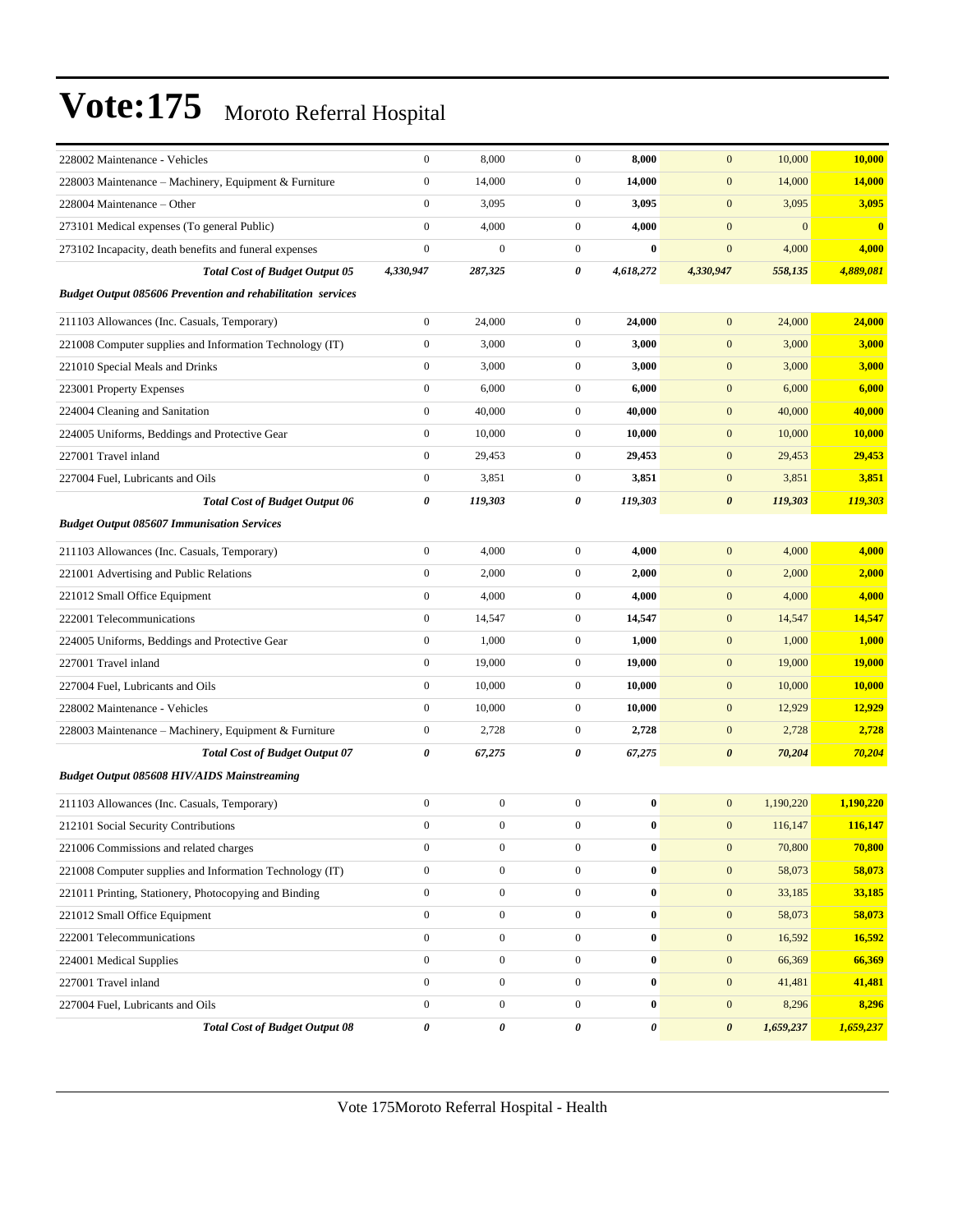| Budget Output 085619 Human Resource Management Services              |                       |                         |                  |              |                       |                         |                       |
|----------------------------------------------------------------------|-----------------------|-------------------------|------------------|--------------|-----------------------|-------------------------|-----------------------|
| 211103 Allowances (Inc. Casuals, Temporary)                          | $\boldsymbol{0}$      | 3,000                   | $\overline{0}$   | 3,000        | $\mathbf{0}$          | 3,000                   | 3,000                 |
| 221003 Staff Training                                                | $\boldsymbol{0}$      | 15,000                  | $\mathbf{0}$     | 15,000       | $\mathbf{0}$          | 15,000                  | 15,000                |
| 221004 Recruitment Expenses                                          | $\boldsymbol{0}$      | 3,000                   | $\overline{0}$   | 3,000        | $\boldsymbol{0}$      | 3,000                   | 3,000                 |
| 227001 Travel inland                                                 | $\boldsymbol{0}$      | 4,000                   | $\mathbf{0}$     | 4,000        | $\mathbf{0}$          | 4,000                   | 4,000                 |
| <b>Total Cost of Budget Output 19</b>                                | $\boldsymbol{\theta}$ | 25,000                  | 0                | 25,000       | $\boldsymbol{\theta}$ | 25,000                  | 25,000                |
| <b>Budget Output 085620 Records Management Services</b>              |                       |                         |                  |              |                       |                         |                       |
| 211103 Allowances (Inc. Casuals, Temporary)                          | $\boldsymbol{0}$      | 2,000                   | $\overline{0}$   | 2,000        | $\mathbf{0}$          | 2,000                   | 2,000                 |
| 227001 Travel inland                                                 | $\boldsymbol{0}$      | 3,000                   | $\mathbf{0}$     | 3,000        | $\mathbf{0}$          | 3,000                   | 3,000                 |
| <b>Total Cost of Budget Output 20</b>                                | $\boldsymbol{\theta}$ | 5,000                   | 0                | 5,000        | $\boldsymbol{\theta}$ | 5,000                   | 5,000                 |
| <b>Total Cost Of Outputs Provided</b>                                | 4,330,947             | 1,280,800               | $\bf{0}$         | 5,611,747    | 4,330,947             | 3,204,347               | 7,535,293             |
| <b>Arrears</b>                                                       | Wage                  | Non Wage                | AIA              | <b>Total</b> | Wage                  | Non Wage                | <b>Total</b>          |
| <b>Budget Output 085699 Arrears</b>                                  |                       |                         |                  |              |                       |                         |                       |
| 321605 Domestic arrears (Budgeting)                                  | $\boldsymbol{0}$      | 3,107                   | $\overline{0}$   | 3,107        | $\mathbf{0}$          | $\mathbf{0}$            | $\bf{0}$              |
| <b>Total Cost of Budget Output 99</b>                                | 0                     | 3,107                   | 0                | 3,107        | $\boldsymbol{\theta}$ | $\boldsymbol{\theta}$   | $\boldsymbol{\theta}$ |
| <b>Total Cost Of Arrears</b>                                         | $\bf{0}$              | 3,107                   | $\bf{0}$         | 3,107        | $\bf{0}$              | $\bf{0}$                | $\bf{0}$              |
| <b>Total Cost for Department 01</b>                                  | 4,330,947             | 1,283,907               | $\bf{0}$         | 5,614,853    | 4,330,947             | 3,204,347               | 7,535,293             |
| <b>Total Excluding Arrears</b>                                       | 4,330,947             | 1,280,800               | $\mathbf{0}$     | 5,611,747    | 4,330,947             | 3,204,347               | 7,535,293             |
| Department 02 Moroto Referral Hospital Internal Audit                |                       |                         |                  |              |                       |                         |                       |
| Thousand Uganda Shillings                                            |                       | 2020/21 Approved Budget |                  |              |                       | 2021/22 Draft Estimates |                       |
| <b>Outputs Provided</b>                                              | Wage                  | Non Wage                | AIA              | <b>Total</b> | Wage                  | Non Wage                | <b>Total</b>          |
| <b>Budget Output 085605 Hospital Management and support services</b> |                       |                         |                  |              |                       |                         |                       |
| 211103 Allowances (Inc. Casuals, Temporary)                          | $\boldsymbol{0}$      | 3,000                   | $\overline{0}$   | 3,000        | $\mathbf{0}$          | 3,000                   | 3,000                 |
| 227001 Travel inland                                                 | $\boldsymbol{0}$      | 4,000                   | $\mathbf{0}$     | 4,000        | $\mathbf{0}$          | 4,000                   | 4,000                 |
| <b>Total Cost of Budget Output 05</b>                                | 0                     | 7,000                   | 0                | 7,000        | $\boldsymbol{\theta}$ | 7,000                   | 7,000                 |
| <b>Total Cost Of Outputs Provided</b>                                | $\bf{0}$              | 7,000                   | $\bf{0}$         | 7,000        | $\pmb{0}$             | 7,000                   | 7,000                 |
| <b>Total Cost for Department 02</b>                                  | $\bf{0}$              | 7,000                   | $\bf{0}$         | 7,000        | $\bf{0}$              | 7,000                   | 7,000                 |
| <b>Total Excluding Arrears</b>                                       | $\boldsymbol{0}$      | 7,000                   | $\overline{0}$   | 7,000        | $\mathbf{0}$          | 7,000                   | 7,000                 |
| <b>Department 03 Moroto Regional Maintenance</b>                     |                       |                         |                  |              |                       |                         |                       |
| Thousand Uganda Shillings                                            |                       | 2020/21 Approved Budget |                  |              |                       | 2021/22 Draft Estimates |                       |
| <b>Outputs Provided</b>                                              | Wage                  | Non Wage                | AIA              | <b>Total</b> | Wage                  | Non Wage                | <b>Total</b>          |
| Budget Output 085605 Hospital Management and support services        |                       |                         |                  |              |                       |                         |                       |
| 211103 Allowances (Inc. Casuals, Temporary)                          | $\boldsymbol{0}$      | $\boldsymbol{0}$        | $\boldsymbol{0}$ | $\pmb{0}$    | $\mathbf{0}$          | 7,000                   | 7,000                 |
| 221002 Workshops and Seminars                                        | $\boldsymbol{0}$      | 9,000                   | $\boldsymbol{0}$ | 9,000        | $\mathbf{0}$          | 2,000                   | 2,000                 |
| 221003 Staff Training                                                | $\boldsymbol{0}$      | 5,000                   | $\boldsymbol{0}$ | 5,000        | $\boldsymbol{0}$      | 10,000                  | <b>10,000</b>         |
| 221011 Printing, Stationery, Photocopying and Binding                | $\boldsymbol{0}$      | 5,000                   | $\boldsymbol{0}$ | 5,000        | $\mathbf{0}$          | $\mathbf{0}$            | $\bf{0}$              |
| 222001 Telecommunications                                            | $\boldsymbol{0}$      | 5,000                   | $\boldsymbol{0}$ | 5,000        | $\mathbf{0}$          | 600                     | 600                   |
| 227001 Travel inland                                                 | $\boldsymbol{0}$      | 10,000                  | $\boldsymbol{0}$ | 10,000       | $\boldsymbol{0}$      | 10,000                  | 10,000                |
|                                                                      |                       |                         |                  |              |                       |                         |                       |